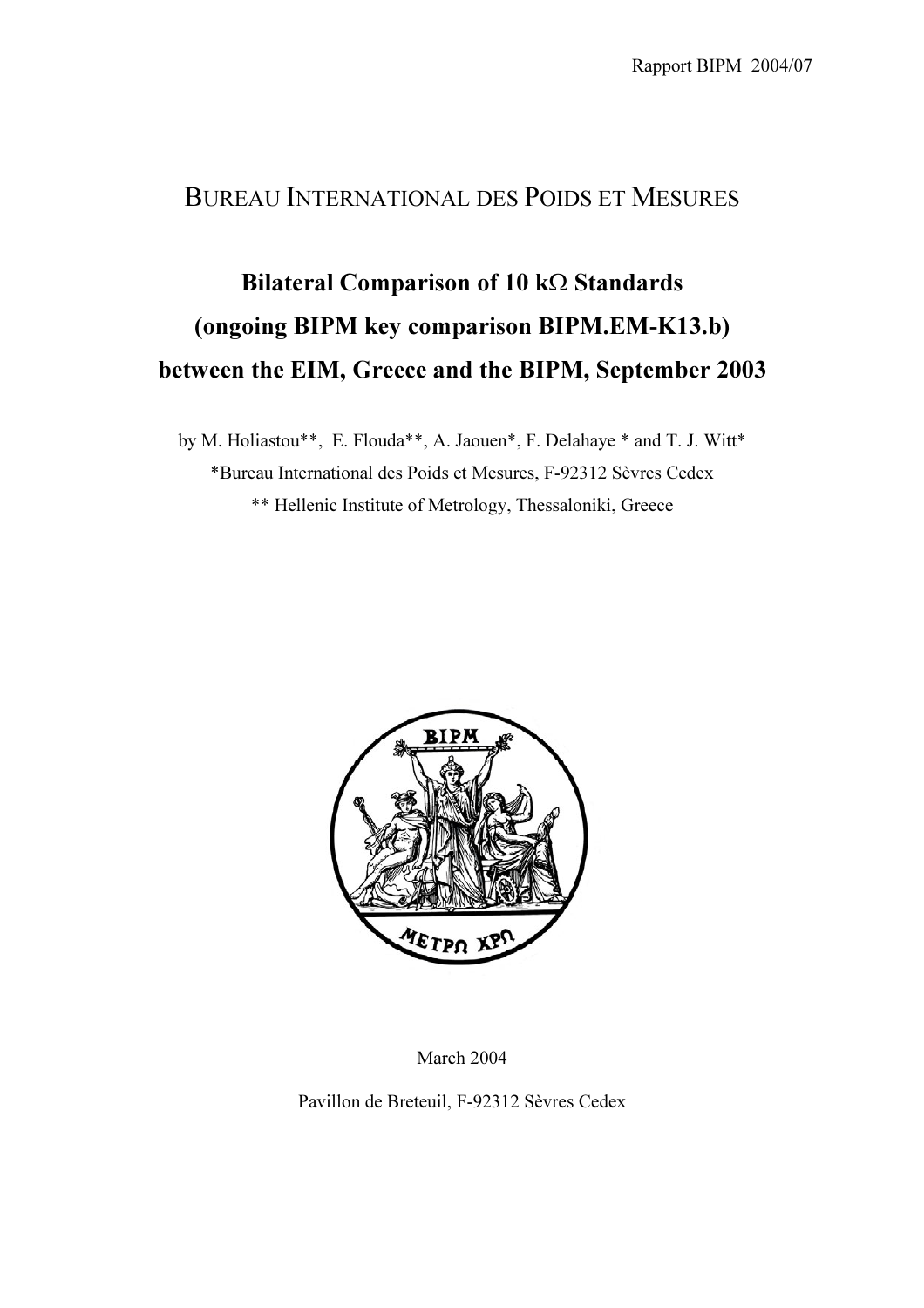## Bilateral Comparison of 10 kΩ Standards (part of the ongoing BIPM key comparison BIPM.EM-K13.b) between the EIM, Greece and the BIPM, September 2003

by M. Holiastou\*\*, E. Flouda\*\*, A. Jaouen\*, F. Delahaye \* and T. J. Witt\*

\*Bureau International des Poids et Mesures, F-92312 Sèvres Cedex

\*\* Hellenic Institute of Metrology, Thessaloniki, Greece

A comparison of the 10 kΩ reference standards of the BIPM and the Hellenic Institute of Metrology (EIM), Thessaloniki, Greece, was carried out from July 2003 to January 2004. Three BIPM 10 kΩ travelling standards, B10K07, B10K08 and B10K09 were shipped to the EIM by air courier. The BIPM measurements of the travelling standards were carried out at a mean temperature of 23.1 °C by comparison with two BIPM 10 k $\Omega$  reference standards using a Warshawsky bridge. The two reference standards are linked to a BIPM 100  $\Omega$  transfer resistor whose value is known with respect to the BIPM Quantized Hall Resistance (QHR) standard. The measuring current in the 10 k $\Omega$  resistors was 0.1 mA. The EIM measurements were carried out at a mean temperature of 23.3 °C by direct comparison with a quantum Hall effect device, using a bridge based on a cryogenic current comparator. The measuring current used was 0.05 mA. Further information about the EIM measurement system and procedure are given in Appendix 1.

 The reference temperature to which all measurements were referred is 23 °C. The pressure coefficients of the three travelling standards are negligible. The power coefficients are also negligible and no significant uncertainty results from the use of different measuring currents by the two laboratories.

Figures 1, 2 and 3 show the measured values obtained for the three standards by the two laboratories. A linear least-squares fit to the BIPM values is used to calculate the BIPM values for the reference date 30 September 2003 which is approximately the mean date of the EIM measurements for each of the three standards . Each EIM result (six results for B10K07 and B10K09, five results for B10K08) is the unweighted mean of the results of EIM measurements carried out on a given day (from 7 to 17 individual measurements per day and per standard). The uncertainty bars correspond to the Type A standard uncertainties of the unweighted means. The EIM value at the reference date is the weighted mean of the five or six EIM results; each weight is proportional to the square of the reciprocal of the Type A standard uncertainty.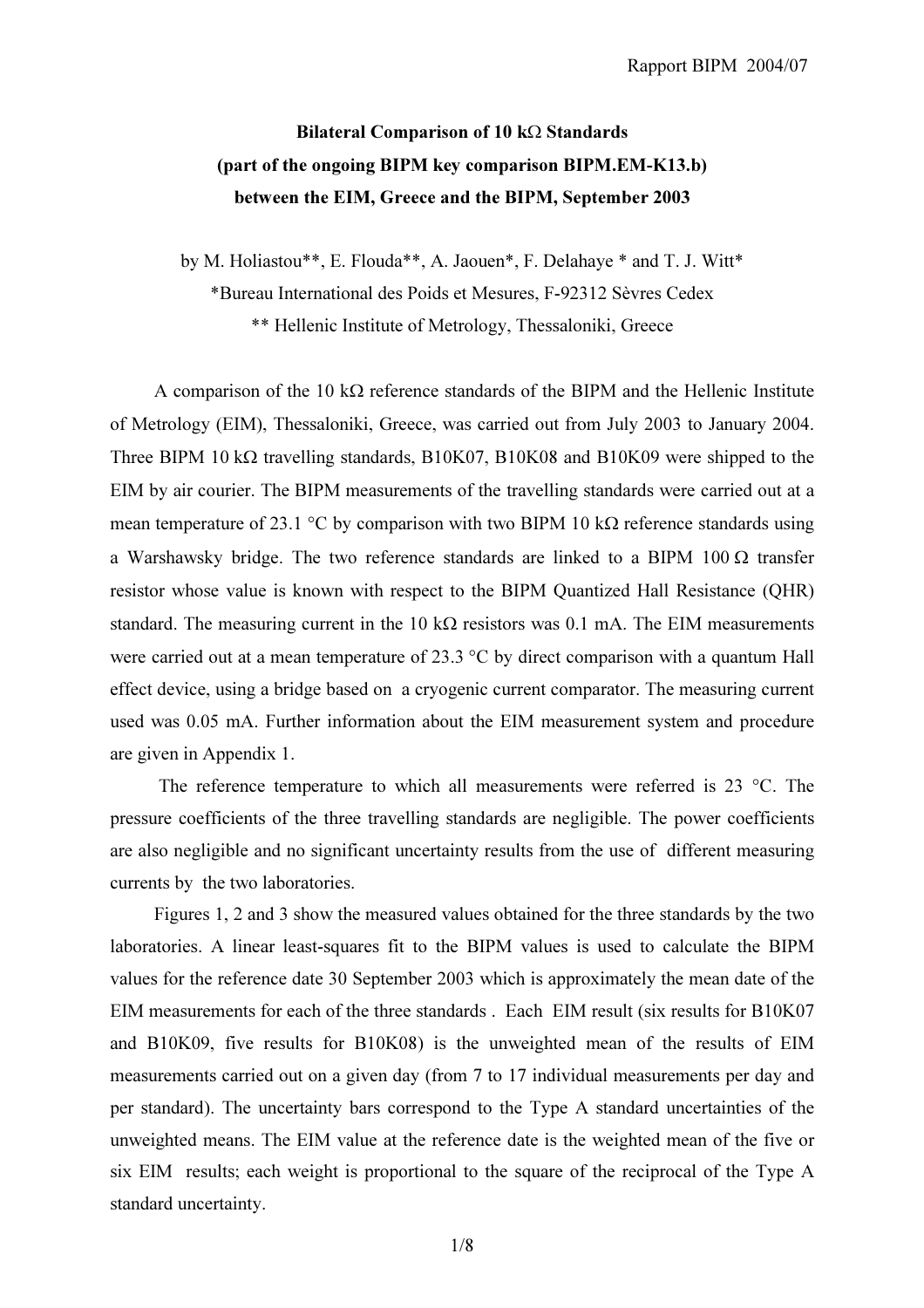Table 1 lists the results and the component uncertainty contributions for the comparison EIM/BIPM. Table 2 lists the uncertainties associated with maintenance and measuring equipment at the BIPM and Table 3 lists the uncertainties associated with maintenance and measuring equipment at the EIM.

The following elements are listed in Table 1:

(1) The mean resistance value  $R_{\text{EM}}$  of each resistor measured by the EIM;

(2) The Type A uncertainty due to the instability of the resistors and the measuring equipment

of the EIM, computed as the standard uncertainty of the weighted mean for each resistor;

(3) The Type B uncertainty component due the measuring equipment of the EIM;

(4-6) The corresponding quantities for the BIPM;

(7) The difference  $(R<sub>EM</sub> - R<sub>BIPM</sub>)$  for each resistor;

(8) The clearly uncorrelated (Type A) part of the uncertainty;

(9) The result of the comparison which is the unweighted mean of the differences of the calibration results for the different standards;

(10) The expected Type A transfer uncertainty, x', based on the Type A uncertainties of the individual results;

(11) The *a posteriori* transfer uncertainty,  $x$ , which is the standard deviation of the mean of the three different results. As x is larger than  $x'$ , the former is retained as an estimation of the Type A transfer uncertainty;

(12) The total uncertainty of the comparison, which is the root-sum-square (RSS) of the Type A transfer uncertainty and the Type B components.

The final results of the comparison are presented as the difference between the value assigned to a 10 k $\Omega$  standard by each laboratory. The difference between the value assigned by the EIM, at the EIM,  $R_{\text{EIM}}$ , and that assigned by the BIPM, at the BIPM,  $R_{\text{BIPM}}$ , for the reference date is

 $R_{\text{EIM}} - R_{\text{BIPM}} = 0.73 \text{ m}\Omega$ ;  $u_c = 0.35 \text{ m}\Omega$  on 2003/09/30,

where  $u_c$  is the total standard uncertainty of the comparison. For both participants, the combined uncertainties are largely dominated by Type B uncertainties for which the numbers of degrees of freedom are infinite. Thus, to a good approximation, the value of the coverage factor, k, corresponding to a 95 % confidence level is 2.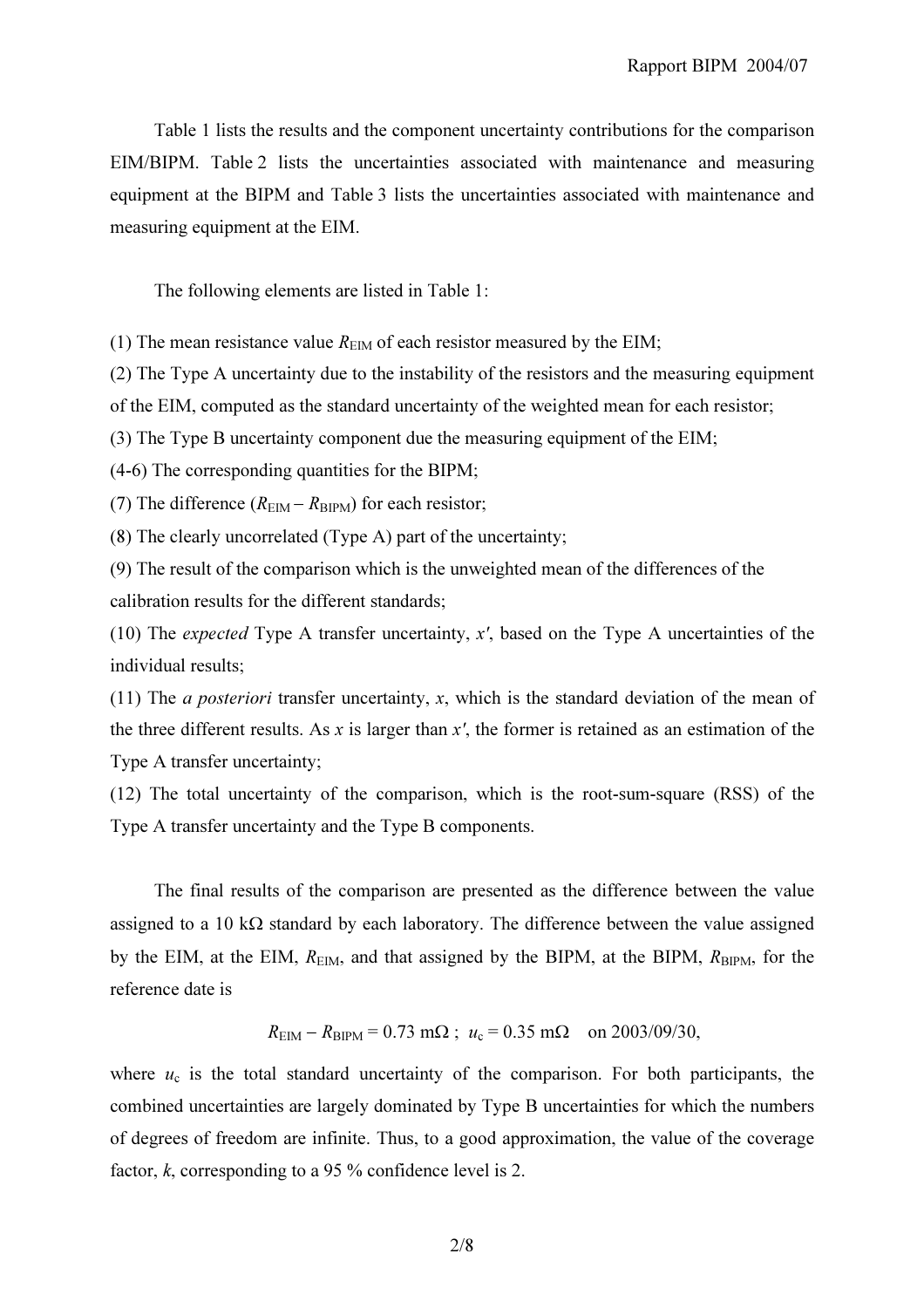This is a satisfactory result. The difference between the values assigned to the travelling standards by the two laboratories is of the order of the expanded uncertainty  $(k = 2)$ .

\_\_\_\_\_\_\_\_\_\_\_\_\_\_\_\_\_\_\_\_\_\_\_\_\_\_\_\_\_\_\_\_\_\_\_\_\_



B10K07 (K201119630104)

Figure 1. Relative deviation from the nominal 10 k $\Omega$  value of the resistance of B10K7 vs time: a linear least-squares fit to the BIPM measurements (full line) and the weighted mean of the EIM measurements. Uncertainty bars correspond to standard uncertainties of Type A only. For each individual BIPM result, the Type A standard uncertainty is about 3 parts in  $10^9$ .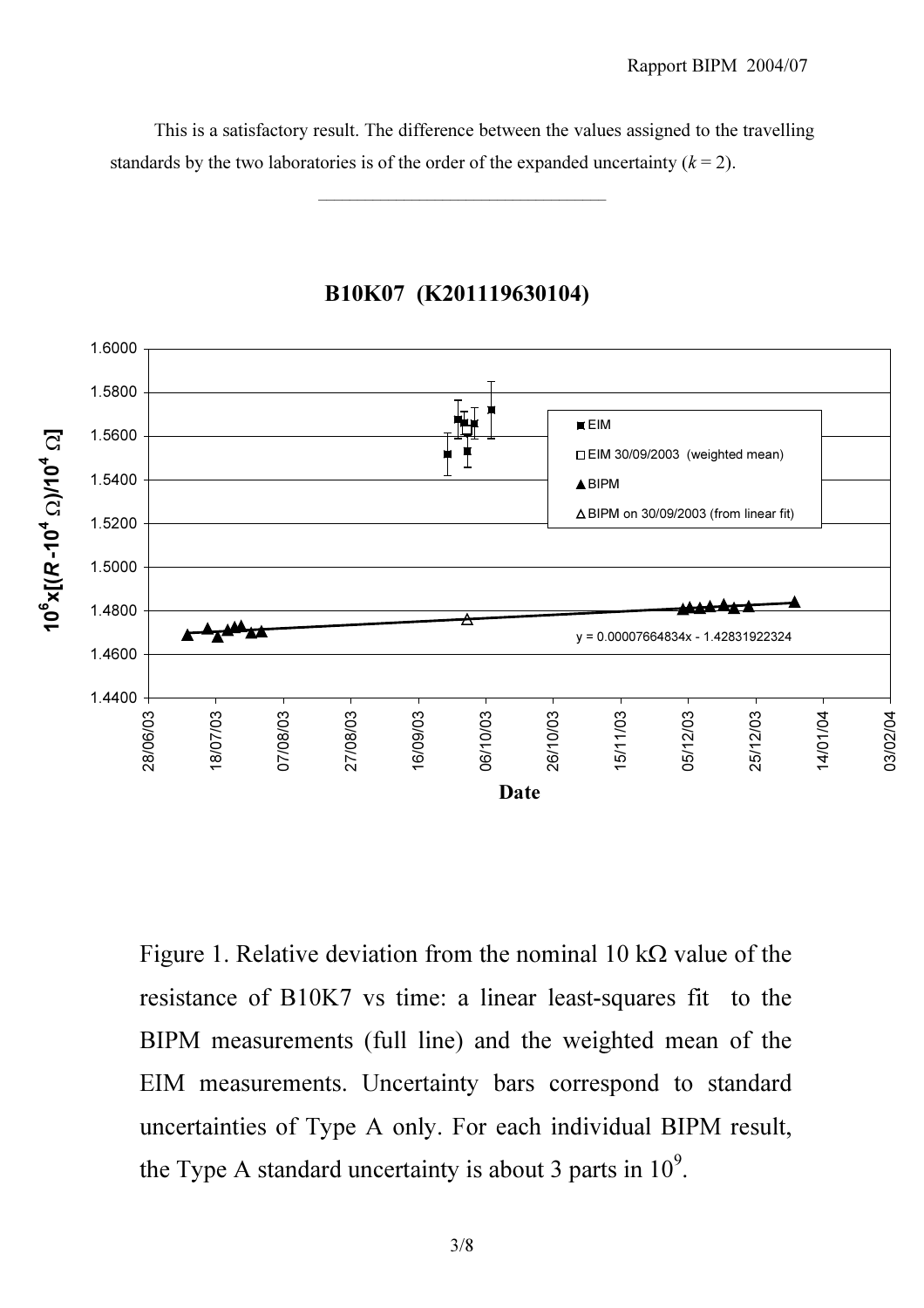

B10K08 (K201039730104D)

Figure 2. Relative deviation from the nominal 10 k $\Omega$  value of the resistance of B10K08 vs time: a linear least-squares fit to the BIPM measurements (full line) and the weighted mean of the EIM measurements. Uncertainty bars correspond to standard uncertainties of Type A only. For each individual BIPM result, the Type A standard uncertainty is about 3 parts in  $10^9$ .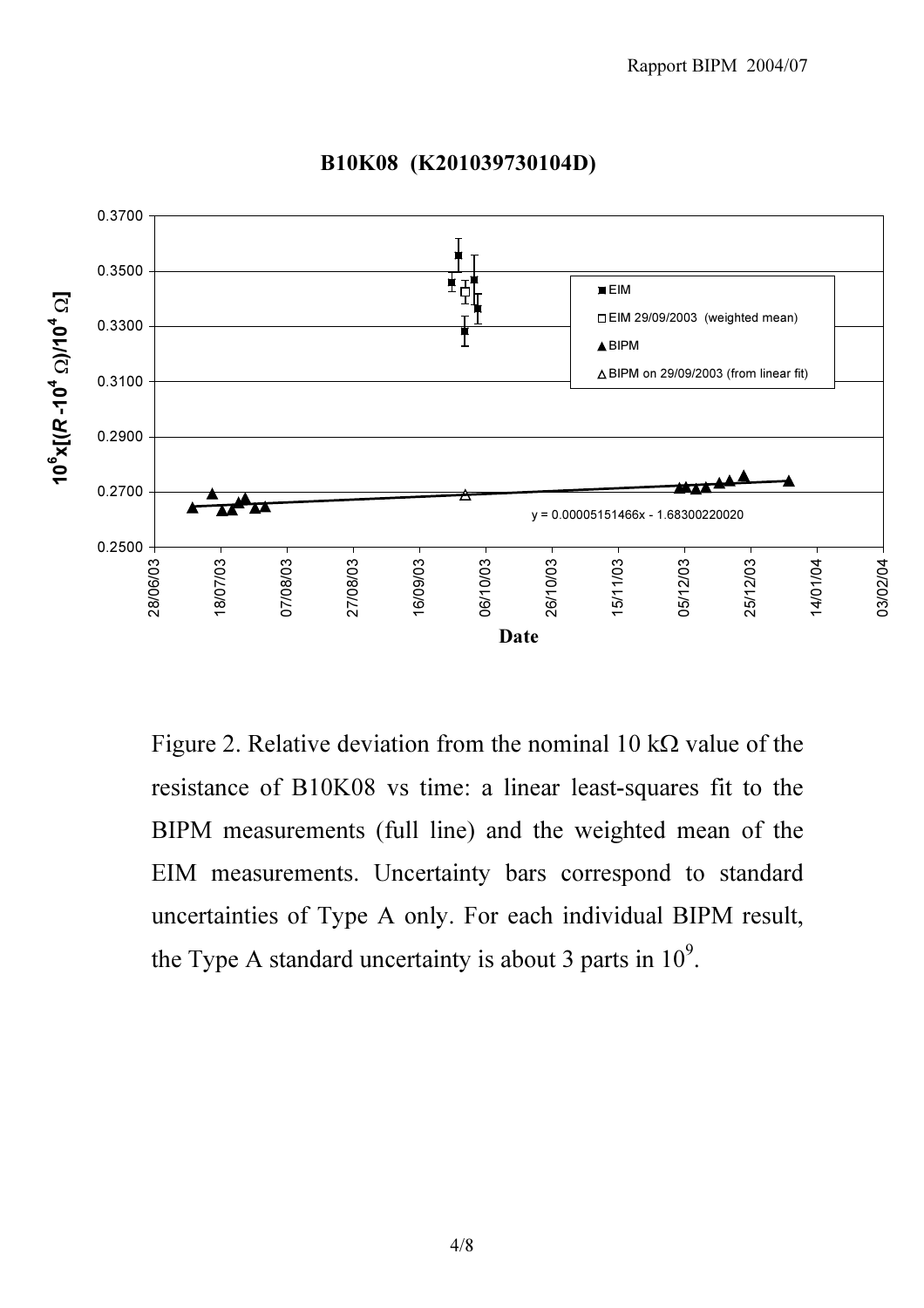

#### B10K09 (K203039730104D)

Figure 3. Relative deviation from the nominal 10 k $\Omega$  value of the resistance of B10K09 vs time: a linear least-squares fit to the BIPM measurements (full line) and the weighted mean of the EIM measurements. Uncertainty bars correspond to standard uncertainties of Type A only. For each individual BIPM result, the Type A standard uncertainty is about 3 parts in 10*<sup>9</sup>* .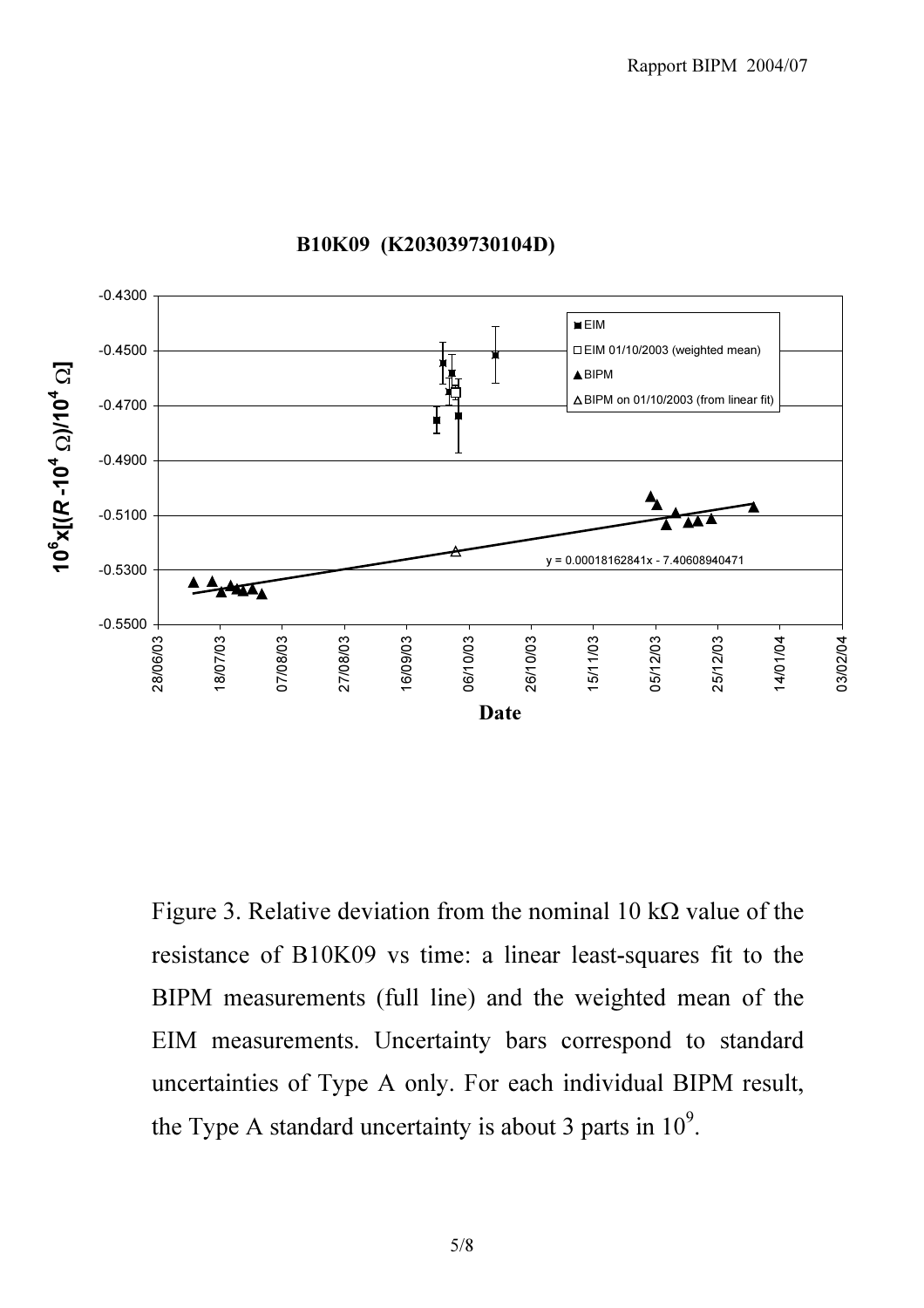Table 1. Results of the EIM/BIPM bilateral comparison of 10 kΩ standards using three BIPM travelling standards: reference date 30 September 2003. Uncertainties are  $1\sigma$  estimates. The combined Type A uncertainty is  $w=[r^2+t^2]^{1/2}$ , the *expected* transfer uncertainty is  $x' = [w_{\text{B10K07}}^2 + w_{\text{B10K08}}^2 + w_{\text{B10K09}}^2]^{1/2}/3$ , the *a posteriori* transfer uncertainty is x, the standard deviation of the mean <  $R_{\text{EIM}} - R_{\text{BIPM}}$  >, and the total combined uncertainty is  $y = [s^2 + u^2 + x^2]^{1/2}$ .

|                |                                                        | <b>B10K07</b> | <b>B10K08</b> | <b>B10K09</b> |                  |
|----------------|--------------------------------------------------------|---------------|---------------|---------------|------------------|
| 1              | <b>EIM</b><br>$(R - 10000 \Omega)/m\Omega$             | 15.63         | 3.42          | $-4.65$       |                  |
| $\overline{2}$ | Type A uncertainty/m $\Omega$                          | 0.03          | 0.04          | 0.04          | $\mathbf{r}$     |
| $\overline{3}$ | Type B uncertainty/m $\Omega$                          |               | 0.30<br>S     |               |                  |
| $\overline{4}$ | <b>BIPM</b><br>$(R-10\ 000\ \Omega)/m\Omega$           | 14.76         | 2.69          | $-5.23$       |                  |
| 5              | Type A uncertainty/ $m\Omega$                          | 0.02          | 0.02          | 0.02          | t                |
| 6              | Type B uncertainty/ $m\Omega$                          |               | 0.15          |               | $\boldsymbol{u}$ |
| 7              | $(REM - RBIPM)/ m\Omega$                               | 0.87          | 0.73          | 0.58          |                  |
| 8              | Combined Type A uncertainty/ $m\Omega$                 | 0.04          | 0.05          | 0.05          | $\mathcal W$     |
| 9              | $\langle R_{\rm EIM} - R_{\rm BIPM} \rangle / m\Omega$ | 0.73          |               |               |                  |
| 10             | Expected type A transfer uncertainty/ $m\Omega$        | 0.03          |               |               | x'               |
| 11             | $s_M$ of difference for 3 resistors/ m $\Omega$        | 0.08          |               |               | $\mathcal{X}$    |
| 12             | Total uncertainty in comparison / $m\Omega$            | 0.35          |               |               | $\mathcal{Y}$    |

Table 2. Estimated Type B standard uncertainties, relative to the nominal value, for 10 kΩ calibrations with the BIPM equipment.

| Measurement of the two BIPM 10 $k\Omega$ reference | $10 \times 10^{-9}$ |
|----------------------------------------------------|---------------------|
| standards in terms of $R_H(2)$                     |                     |
| Extrapolation of the mean value of the two         | $7 \times 10^{-9}$  |
| reference standards                                |                     |
| Measurement of the bridge unbalanced voltage       | $5 \times 10^{-9}$  |
| Measurement of the voltage applied to the bridge   | $5 \times 10^{-9}$  |
| Leakage resistances                                | $2 \times 10^{-9}$  |
| Temperature correction                             | $3 \times 10^{-9}$  |
| <b>RSS Total</b>                                   | $15 \times 10^{-9}$ |

Table 3. Estimated Type B standard uncertainties, relative to the nominal value, for 10 kΩ calibrations with the EIM equipment.

| Realization of the QHR at EIM                                            | $2 \times 10^{-9}$  |
|--------------------------------------------------------------------------|---------------------|
| Measurement of the 10 k $\Omega$ standards in terms of the QHR using the | $30 \times 10^{-9}$ |
| CCC bridge, including possible effect of noise rectification             |                     |
| Temperature correction                                                   | $3 \times 10^{-9}$  |
| RSS Total                                                                | $30 \times 10^{-9}$ |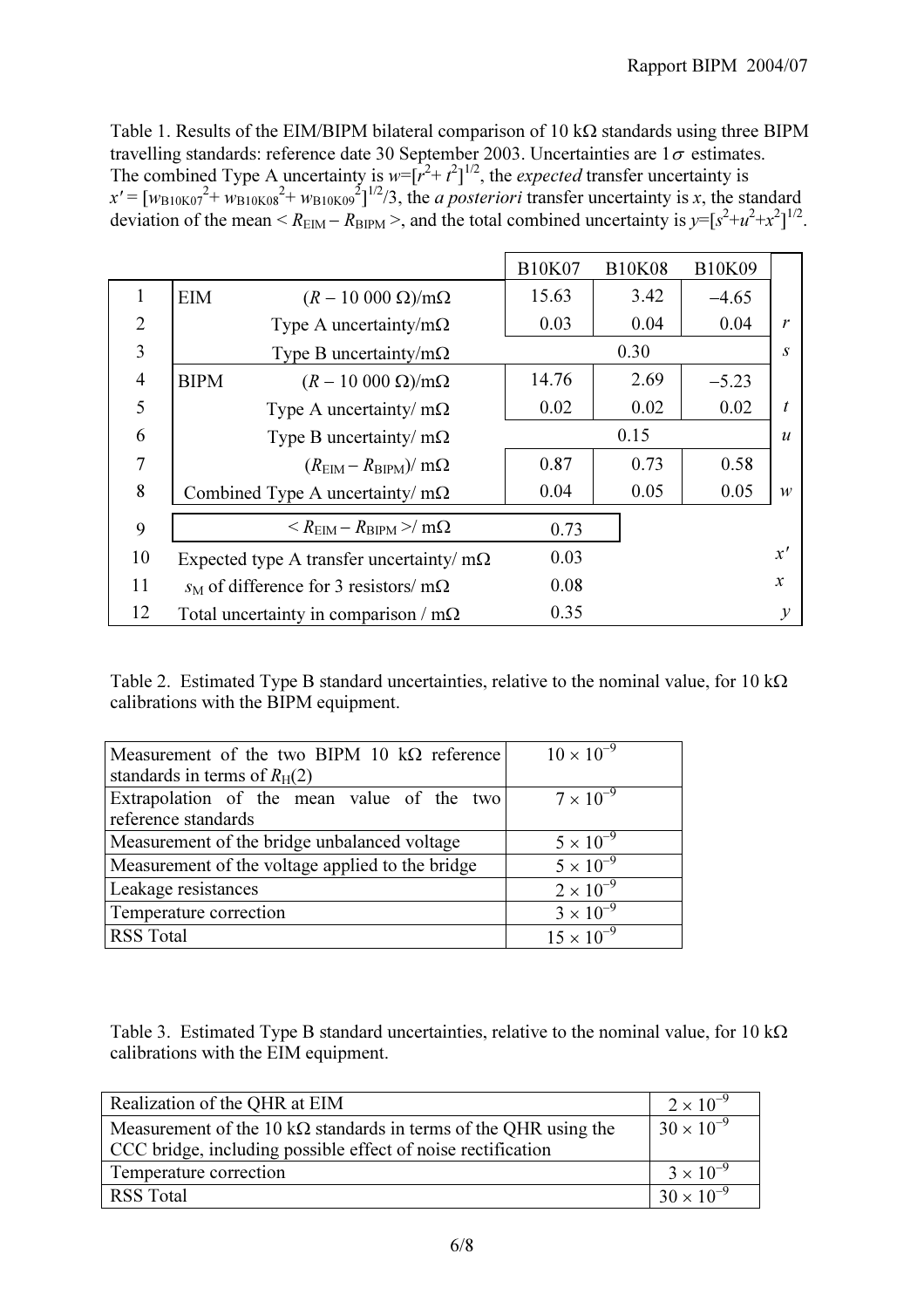## Appendix 1: EIM measurement system and procedure

The measurement system is basically comprised of the cryogenic components that enable the cooling of the quantum Hall device (i.e. cryostat, <sup>3</sup>He insert and superconducting magnet), a cryogenic current comparator (CCC) bridge in its cryostat, the measurement electronics, and a PC; all supplied by "Cryogenic" (UK).

The quantum Hall device is a GaAs/GaAlAs heterostructure obtained from BIPM and manufactured in the Laboratoires d'Électronique Philips (LEP).

The 10 k $\Omega$  resistors under test were placed in the calibration room, where the temperature was controlled to 23  $\degree$ C and were allowed to stabilize for 9 days prior to the measurements. Then, they were directly compared to the quantum Hall device quantized to the  $i = 2$  plateau. The  $i = 2$  plateau was obtained at a magnetic flux density of 9.9 T and a temperature of 0.3 K, and its value is accepted to be 12906.4035 Ω. The temperature of the 10 kΩ resistors during the measurements was measured either with a standard Pt resistance thermometer or, in some cases, with a Type K thermocouple, either one placed in the special well of the resistor, and did not deviate more than  $0.01^{\circ}$ C.

Several sets of measurements were obtained for each resistor, covering a period of 14 days in total. The data can be modelled as follows:

The resistance referred to  $23.00\text{ °C}$  is given by

$$
R_{23} = R_T \left[ 1 + a(T - 23) + b(T - 23)^2 \right]^{-1}
$$
, where

 $R_T$  is any measured value of any set of measurements,

 $T$  is the mean temperature of the set (read by the sensor inside the well of the resistor) and

a, b are the temperature coefficients of the resistor under test. These are:

 $a = -0.01 \times 10^{-6} / \text{°C}$ ,  $b = -0.028 \times 10^{-6} / \text{°C}^2$  for K201119630104,

 $a = -0.04 \times 10^{-6}$  / °C,  $b = -0.022 \times 10^{-6}$  / °C<sup>2</sup> for K203039730104D and

 $a = -0.01 \times 10^{-6}$  / °C,  $b = -0.023 \times 10^{-6}$  / °C<sup>2</sup> for K201039730104D, as given by the manufacturer.

When all reduced resistance values have been calculated, the results are checked in terms of consistency based on the F test and they prove to belong to a larger normal population. Then the weighted mean of all measurement sets is derived and the weight is taken as equal to the reciprocal of the variance of the sets: